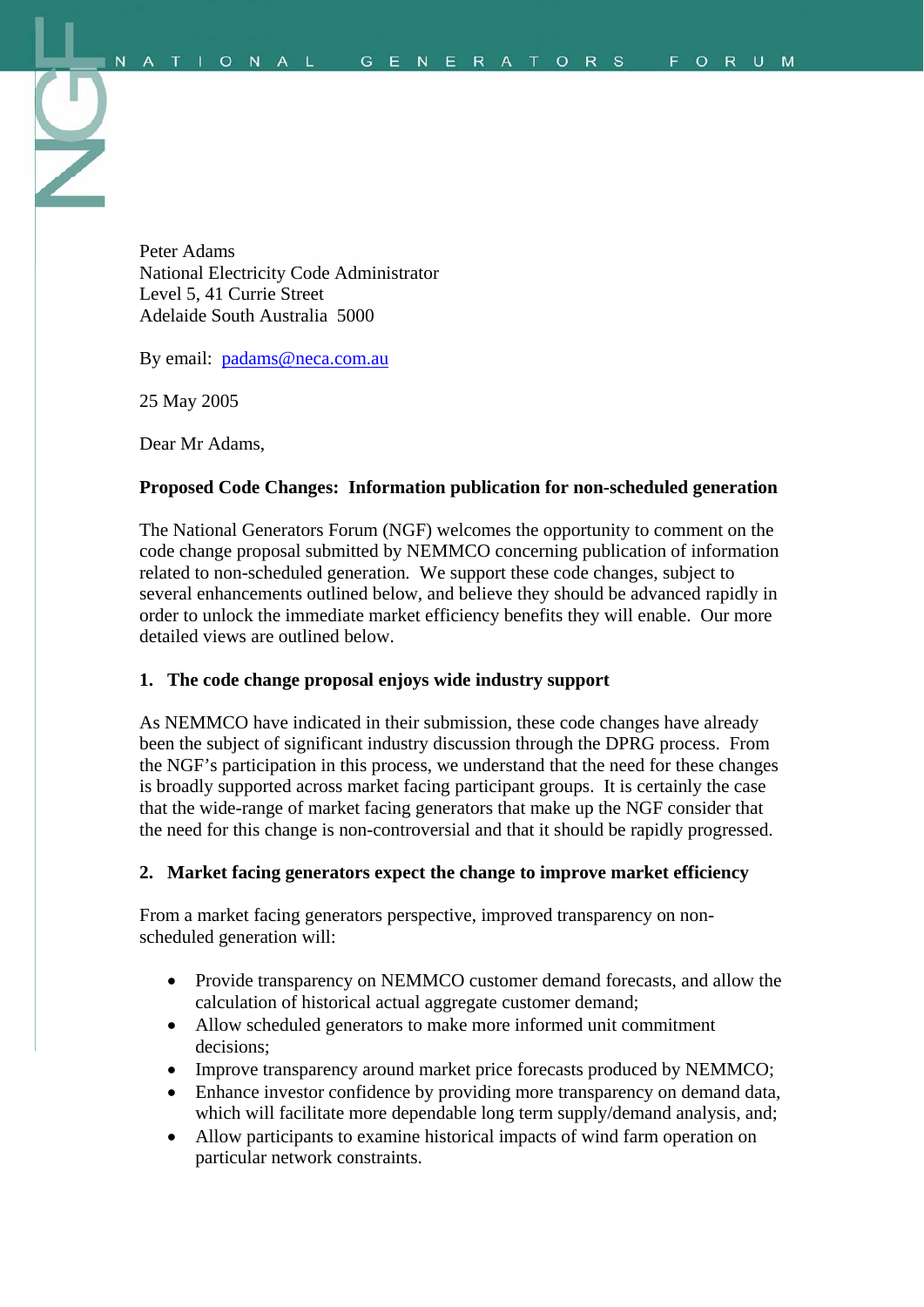All of these elements will enhance market efficiency.

### **3. Improved data publication can deliver immediate benefits to the market**

We note that NEMMCO is already experiencing problems with achieving accurate demand forecasts in South Australia, with errors of more than 200MW not being uncommon. Transparency over wind energy assumptions made by NEMMCO will allow participants to better manage this uncertainty, and consequently implementation of these changes is likely to lead to immediate improvements in market efficiency.

### **4. Code change wording broadly acceptable, however several changes are recommended**

The NGF has reviewed the detailed wording proposed by NEMMCO, and support the wording proposed, apart from amendments to clauses 3.7.2 (f), 3.13.4 (s) and 3.13.4 (q), discussed below.

## **4.1 Removal of "most probable" from clause 3.7.2(f)**

Clause 3.7.2(f) says in effect that "....NEMMCO must prepare and publish .... for medium term PASA ...... forecasts of the most probable peak power system load plus required reserve.....". NEMMCO proposes to remove the words "most probable" from this clause.

The deletion of the words "most probable" from the clause 3.7.2(f) is not relevant to the stated intent of this code change proposal (ie. the provision of non-scheduled generator information), and the reason for this proposed change is not explained in the supporting material. The change is however relevant to the establishment of load forecasts and calculation of reserve based on the reliability standard.

The reliability standard that has been adopted for the NEM (0.002 percent Unserved Energy ("USE")), is a probabilistic standard. This standard aims to achieve 0.002% USE on average over a number of years. The current wording of the Code is consistent with a probabilistic approach to the calculation of reserve in that NEMMCO must forecast "the most probable peak power system load". The change NEMMCO proposes is a move toward codifying a more deterministic and conservative approach and is therefore inconsistent with the basis for calculation of reserve and the intent of the Code.

In addition to this proposed change making the PASA forecasting clause inconsistent within itself (referring to load and reserve calculated on a different basis), this change would also make the clause inconsistent with the pre-dispatch forecasting clause that has retained the word "probable".

The NGF has previously raised concerns with NEMMCO that its long-term forecasting is excessively biased towards extreme demands leading to alarmist forecasts. We are concerned that this change is being driven by a desire to make the code compliant with current practice-and locking that practice in-rather than looking to improve practices in line with the code's intent.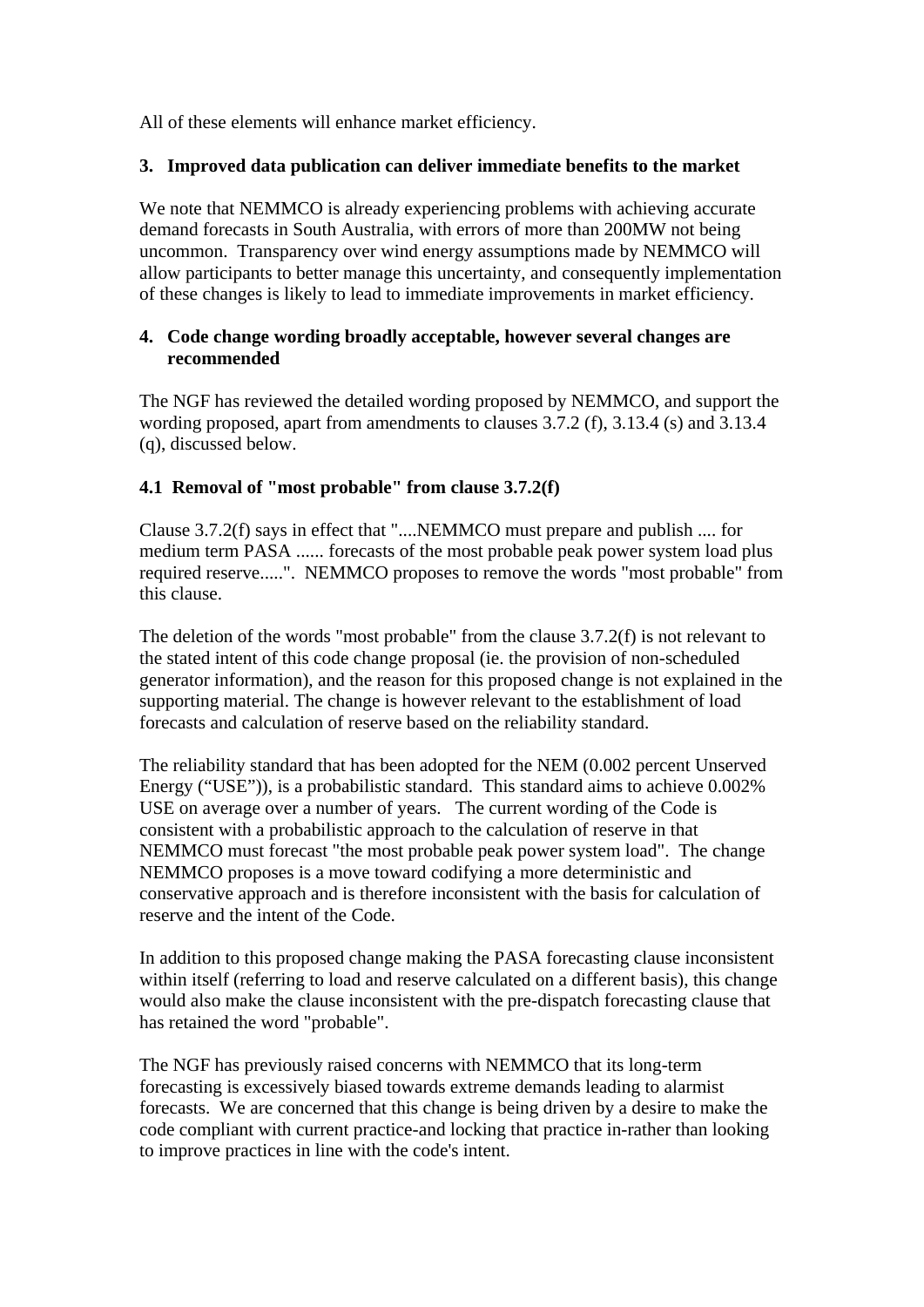The NGF therefore opposes the removal of these words from the Code.

## **4.2 Inclusion of forecast dispatch interval data**

As currently proposed, clause 3.13.4 (s) appropriately provides for the publication of actual aggregate non-scheduled generator output used in each NEMMCO dispatch run. Our suggestion is that it would be preferable if NEMMCO also published the forecast aggregate non-scheduled generation at the end of each 5-minute dispatch cycle (sometimes referred to in the NEM as the aggregate "target" non-scheduled generation). Publication of this forecast aggregate would ensure that adequate data was available for the market to calculate the forecast total customer demand at the end of each dispatch interval, which is important in understanding the basis on which forecast generator dispatch targets are calculated.

We understand that under current market processes, and for processes to apply in the immediate future, NEMMCO uses "persistence" forecasting to estimate the output of wind farms at the end of each dispatch interval (ie. It is assumed that the output of wind farms won't change across the five-minute interval). Under this process, the additional data we are proposing should be published, would be the same as the data proposed by NEMMCO (ie. The forecast non-scheduled output is the same as the actual at the start of the dispatch interval). However, our proposed addition to the published data set would future proof the code against:

- Possible enhancements to short term wind farm forecasting, which may move away from the "persistence" method, and;
- The installation of significant non-scheduled generation technologies other than Wind Farms, for which the "persistence" method is not appropriate.

## **4.3 Inclusion of all available data**

As currently proposed, clause 3.13.4 (s) and 3.13.4 (q) excludes provision for the publication of aggregate non-scheduled generator output for small systems below 30MW in capacity. Our suggestion is that it would be preferable if NEMMCO published all data it has available (even that below 30MW). It is stressed that this is not intended to widen the requirement for small generating units or systems to provide SCADA data to NEMMCO, but merely to require NEMMCO to include all available output data in the aggregated total reported to the market.

In the market as a whole, this change will not be material in the short term but might become so, if there were to be a significant number of small non-scheduled generating systems in any area of the NEM. For example, in Tasmania, approximately 85MW of existing non-scheduled generation would remain unreported with the original proposal. This is significant in relation to a minimum regional system load of about 900MW.

Our proposed amendments to clauses 3.7.2(f), 3.13.4 (s) and 3.13.4 (q) are attached as an appendix.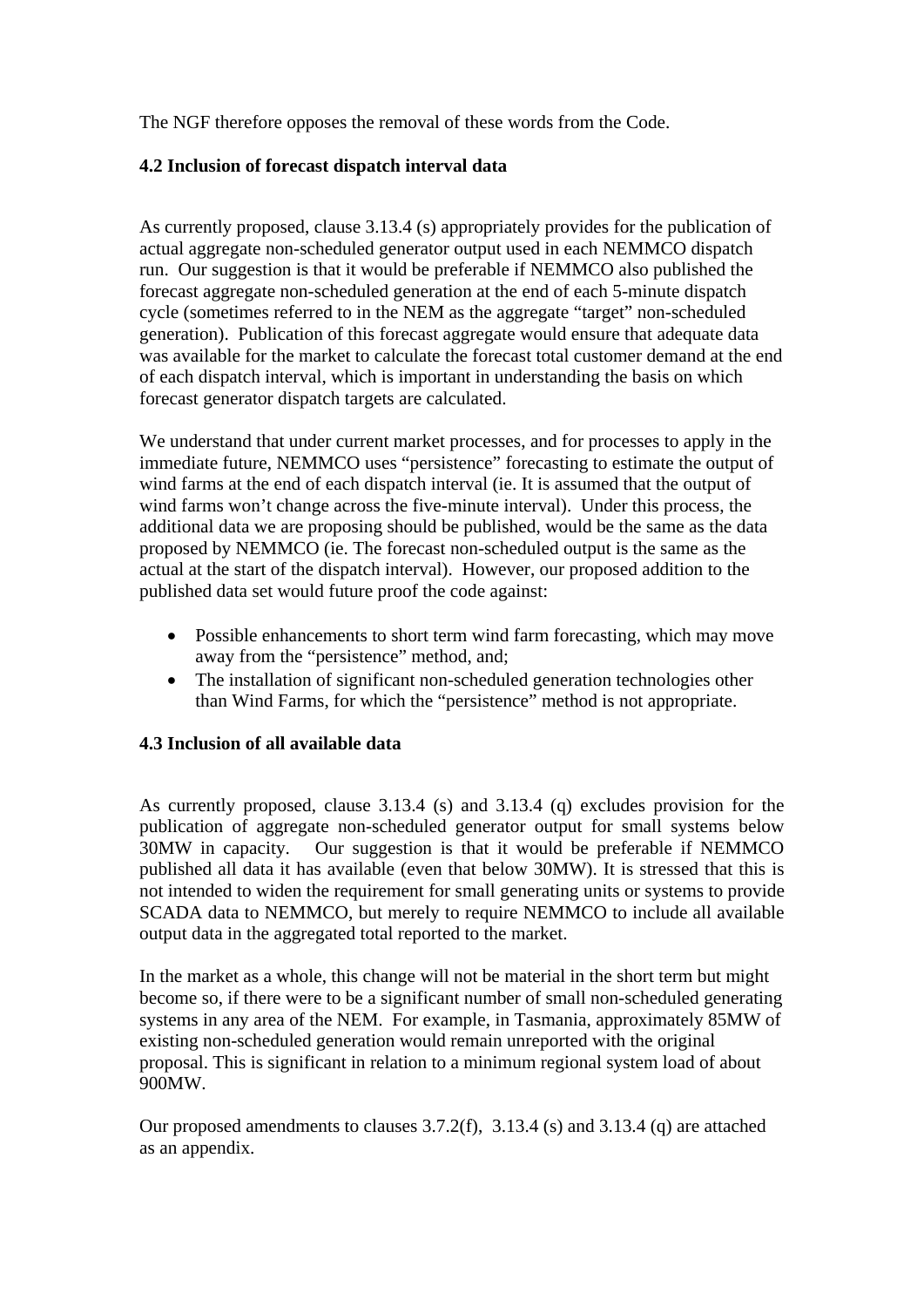Please contact me on (02) 6243 5120 should you wish to discuss our position further.

Yours sincerely

John Boshier Executive Director